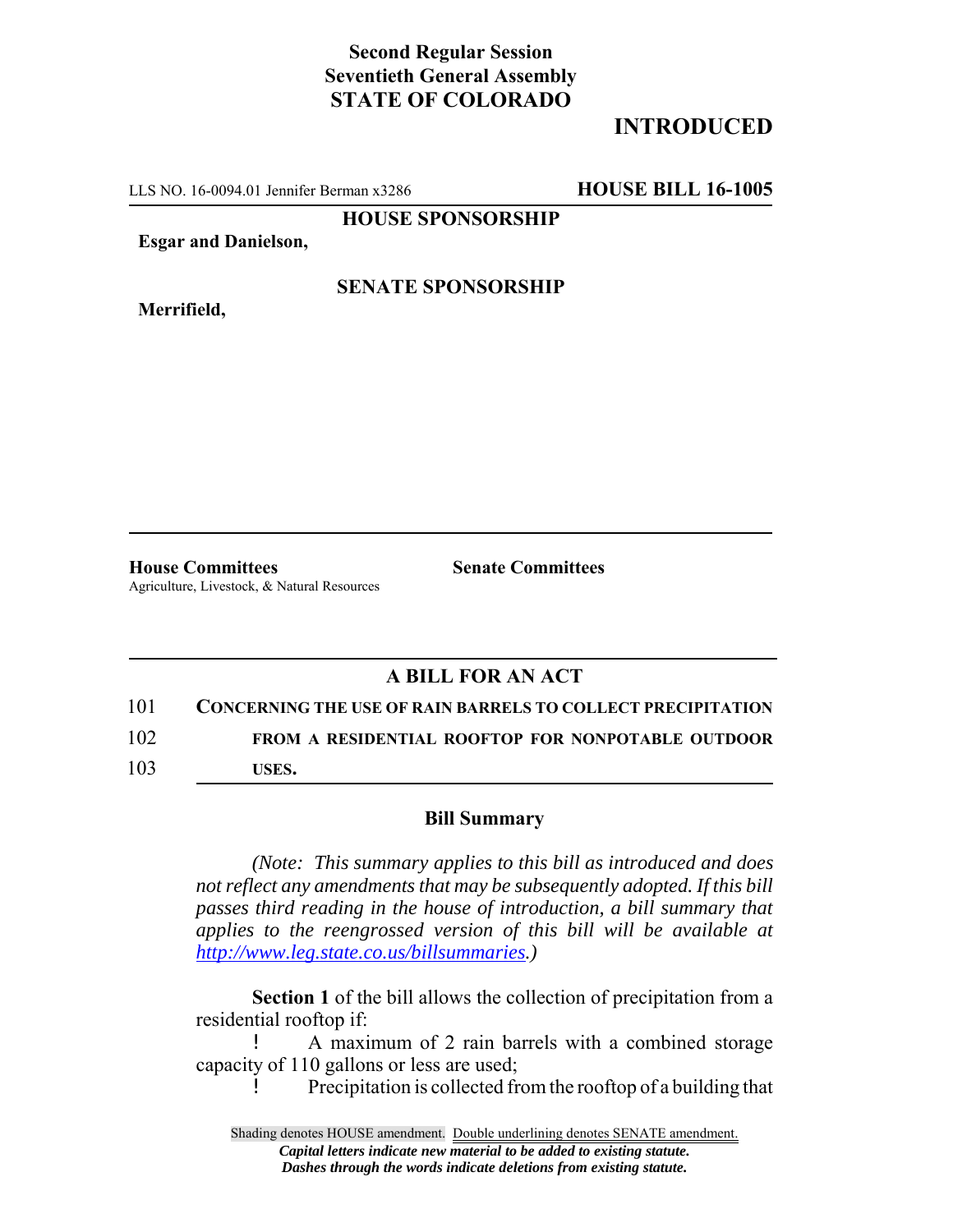is used primarily as a single-family residence or a multi-family residence with 4 or fewer units;

- ! The collected precipitation is used on the residential property on which the precipitation is collected; and
- ! The collected precipitation is applied to outdoor purposes such as lawn irrigation and gardening.

Section 1 also requires the state engineer, to the extent practicable within existing resources, to provide information on the permitted use of rain barrels on the state engineer's website.

**Section 2** requires the department of public health and environment, to the extent practicable within existing resources, to develop best practices for nonpotable usage of collected precipitation and vector control and to post any best practices developed on the department's website.

**Section 3** prevents a homeowners' association from prohibiting a unit owner from using rain barrels for precipitation collection.

| 1              | Be it enacted by the General Assembly of the State of Colorado:     |
|----------------|---------------------------------------------------------------------|
| $\overline{2}$ | <b>SECTION 1.</b> In Colorado Revised Statutes, add article 96.5 to |
| 3              | title 37 as follows:                                                |
| 4              | <b>ARTICLE 96.5</b>                                                 |
| 5              | <b>Rooftop Precipitation Collection</b>                             |
| 6              | 37-96.5-101. Definitions. As USED IN THIS ARTICLE, UNLESS THE       |
| 7              | <b>CONTEXT OTHERWISE REQUIRES:</b>                                  |
| 8              | "RAIN BARREL" MEANS A STORAGE CONTAINER WITH A<br>(1)               |
| 9              | <b>SEALABLE LID THAT IS:</b>                                        |
| 10             | (a) LOCATED ABOVEGROUND OUTSIDE OF A RESIDENTIAL HOME;              |
| 11             | <b>AND</b>                                                          |
| 12             | (b) USED FOR COLLECTING PRECIPITATION FROM A DOWNSPOUT OF           |
| 13             | A ROOFTOP.                                                          |
| 14             | (2) "SINGLE-FAMILY RESIDENCE" MEANS A PRIVATE RESIDENCE             |
| 15             | THAT IS A SEPARATE BUILDING OR AN INDIVIDUAL RESIDENCE THAT IS PART |
| 16             | OF A ROW OF RESIDENCES JOINED BY COMMON SIDEWALLS.                  |
|                |                                                                     |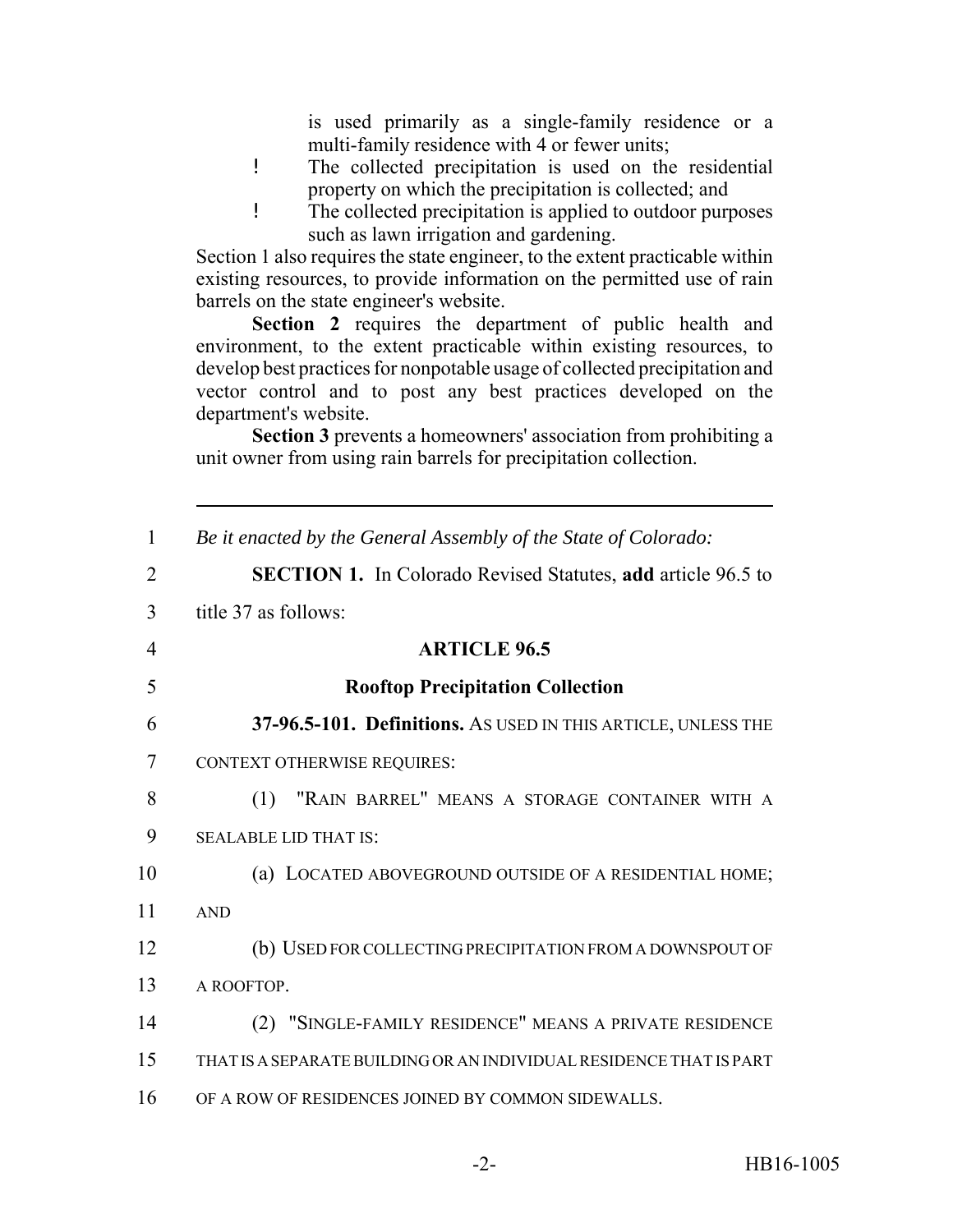**37-96.5-102. Small-capacity rooftop precipitation collection permitted.** (1) NOTWITHSTANDING ANY OTHER PROVISION OF LAW, INCLUDING ARTICLE 92 OF THIS TITLE, PRECIPITATION FROM A ROOFTOP MAY BE COLLECTED IF:

 (a) NO MORE THAN TWO RAIN BARRELS WITH A COMBINED STORAGE CAPACITY OF ONE HUNDRED TEN GALLONS OR LESS ARE UTILIZED;

 (b) PRECIPITATION IS COLLECTED FROM THE ROOFTOP OF A BUILDING THAT IS USED PRIMARILY AS A SINGLE-FAMILY RESIDENCE OR A MULTI-FAMILY RESIDENCE WITH FOUR OR FEWER UNITS;

 (c) THE COLLECTED PRECIPITATION IS USED FOR OUTDOOR PURPOSES INCLUDING IRRIGATION OF LAWNS AND GARDENS; AND

 (d) THE COLLECTED PRECIPITATION IS USED ON THE RESIDENTIAL PROPERTY ON WHICH THE PRECIPITATION IS COLLECTED.

 (2) A PERSON SHALL NOT USE PRECIPITATION COLLECTED UNDER THIS ARTICLE FOR DRINKING WATER OR INDOOR HOUSEHOLD PURPOSES.

 **37-96.5-103. Information on state engineer's website.** (1) THE STATE ENGINEER, TO THE EXTENT PRACTICABLE WITHIN EXISTING RESOURCES, SHALL PROVIDE INFORMATION ON THE STATE ENGINEER'S WEBSITE ON THE PERMITTED USE OF RAIN BARRELS TO COLLECT PRECIPITATION FROM RESIDENTIAL ROOFTOPS, INCLUDING A DESCRIPTION OF THE LIMITATIONS SET FORTH IN SECTION 37-96.5-102.

23 (2) IF THE DEPARTMENT OF PUBLIC HEALTH AND ENVIRONMENT INFORMS THE STATE ENGINEER THAT IT HAS DEVELOPED BEST PRACTICES 25 IN ACCORDANCE WITH SECTION 25-1.5-210, C.R.S., THE STATE ENGINEER SHALL, TO THE EXTENT PRACTICABLE WITHIN EXISTING RESOURCES, POST OR LINK TO THE DEPARTMENT'S BEST PRACTICES ON THE STATE ENGINEER'S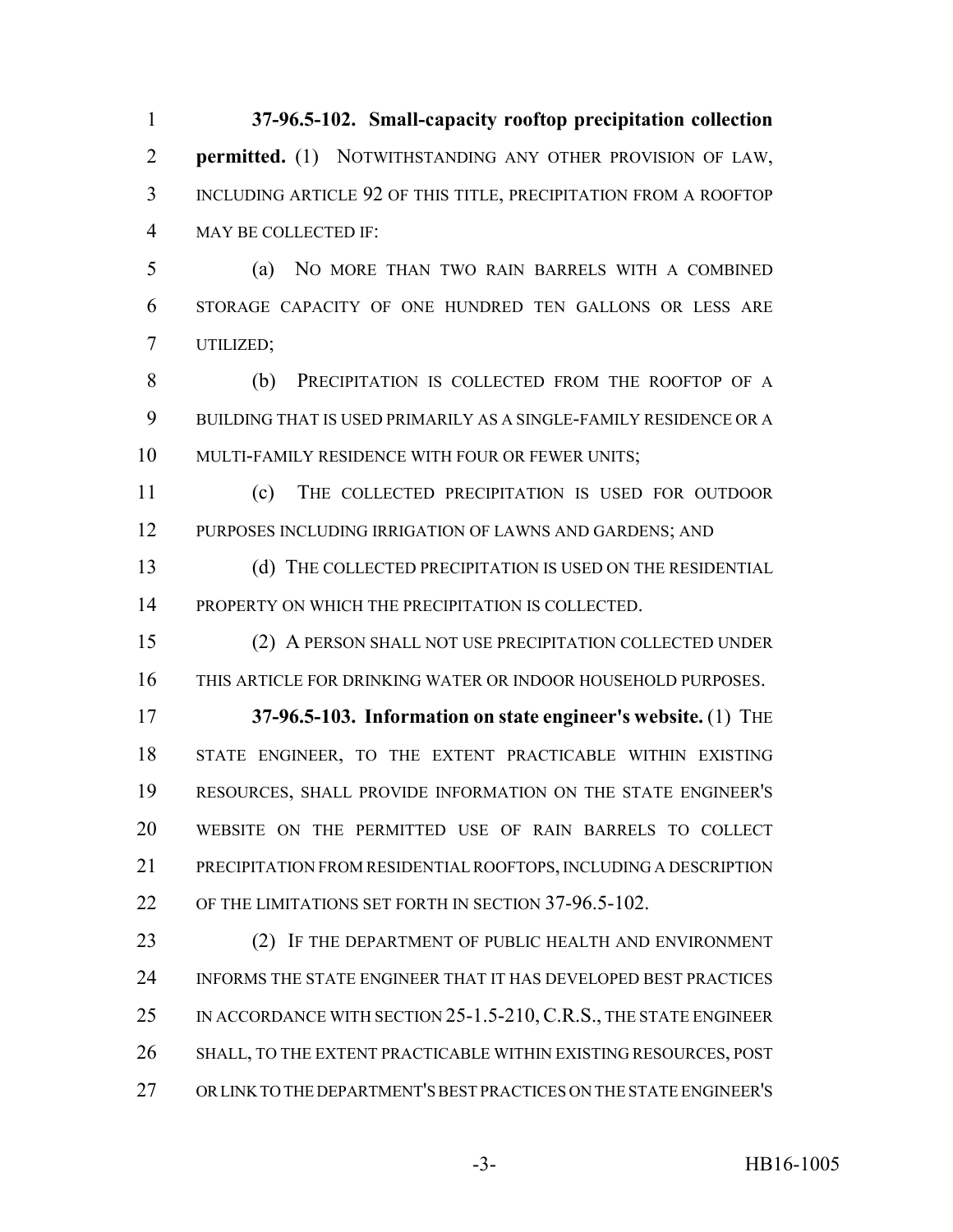WEBSITE.

 **SECTION 2.** In Colorado Revised Statutes, **add** 25-1.5-210 as follows:

 **25-1.5-210. Best practices for residential rooftop precipitation collection.** (1) WITH RESPECT TO THE USE OF A RAIN BARREL, AS DEFINED IN SECTION 37-96.5-101 (1), C.R.S., TO COLLECT PRECIPITATION FROM A RESIDENTIAL ROOFTOP PURSUANT TO SECTION 37-96.5-102, C.R.S., THE DEPARTMENT, TO THE EXTENT PRACTICABLE WITHIN EXISTING RESOURCES, SHALL DEVELOP BEST PRACTICES FOR:

 (a) NONPOTABLE USAGE OF THE COLLECTED PRECIPITATION; AND (b) DISEASE AND PEST VECTOR CONTROL.

 (2) IF THE DEPARTMENT DEVELOPS BEST PRACTICES IN 13 ACCORDANCE WITH SUBSECTION (1) OF THIS SECTION, THE DEPARTMENT SHALL:

 (a) POST THE BEST PRACTICES ON THE DEPARTMENT'S WEBSITE; AND

 (b) INFORM THE STATE ENGINEER OF THE BEST PRACTICES SO THAT THE STATE ENGINEER CAN EITHER POST OR LINK TO THE DEPARTMENT'S BEST PRACTICES ON THE STATE ENGINEER'S WEBSITE.

 **SECTION 3.** In Colorado Revised Statutes, 38-33.3-106.5, **add** (1) (i) as follows:

 **38-33.3-106.5. Prohibitions contrary to public policy - patriotic and political expression - emergency vehicles - fire prevention - renewable energy generation devices - affordable housing - drought prevention measures - definitions.** (1) Notwithstanding any provision in the declaration, bylaws, or rules and regulations of the association to the contrary, an association shall not